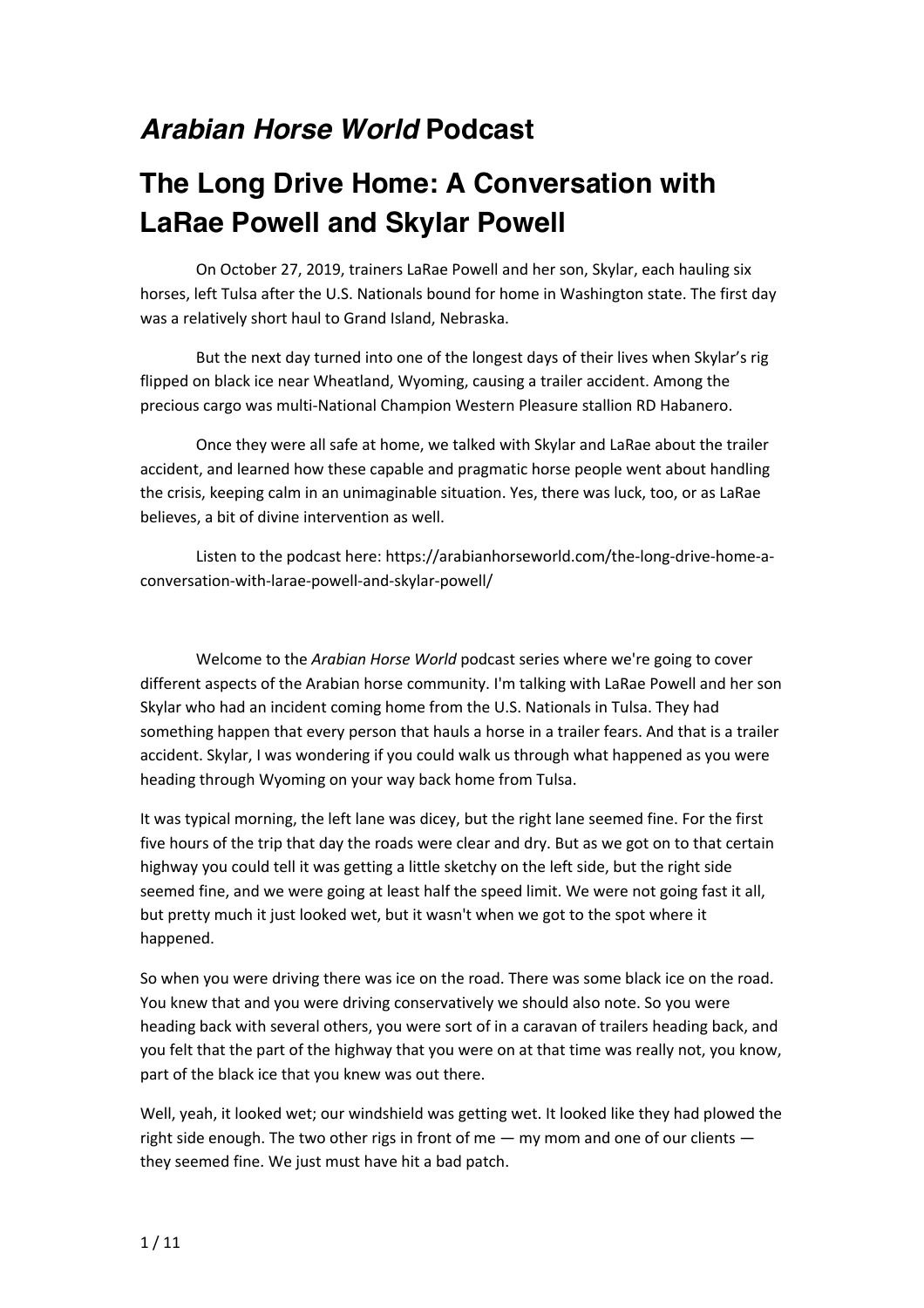So what happened first? What was the first thing that happened was the trailer start to swing back and forth or did the trailer start to tip? What actually told you you were in big trouble?

Oh, well the trailer kind of moved to the left so I just kept it straight. We ended up getting into the left lane. It's moved left. And then it was icy on the left side, so I'm just trying to keep it straight so we can get back over to the right lane. And as I tried to creep back to the right, it just kept going left. So once I knew we were going left I just headed straight for the median – it was a pretty large median, which on a typical day is probably grass, but it was all snow. I figured if we kept it straight into that median maybe it would get stopped in the snow, there would be more traction and maybe have to be towed out. But the truck spun out, and the trailer slid behind us, and once everything stopped the momentum tipped the trailer over on its side.

So when that happened, so there you are in the median of the highway, the trailer's just flipped over, and how many horses did you have in that load, Skylar? Who were some of the horses that you were hauling in your rig?

We have a six-horse. So… we have to actually have two six-horses, and I was hauling the side-load one. So when it tipped over it covered the door, but luckily some people immediately stopped and started peeling the roof back, and we just started leading them out through the roof.

Holy cow, now when you say they peeled … was the roof already peeled back … the force of the impact when the trailer flipped, it actually peeled the top of the roof back?

Yeah, the very back of the roof of the trailer had popped off. So the horse in the back slot was laying down just in the open and I untied him, got him up, and then the other two right in front of him were just standing there. We back them out then had to cut the middle one loose. He was laying down, the one the second slot was standing up. The one in the very front was also lying down. We just had to cut those two loose to get him up.

So then we should also tell people because you had a stallion, so tell us the genders of the horses. You had Habanero, your stallion, on the rig as well as some mares, and were there any geldings as well?

There were two geldings. There were actually three. Habanero was in the front and then it was two geldings right next to him. Two mares and a reining gelding in the back.

Now when you had to get these horses out of the trailer, under really extenuating circumstances, how are you able to cut them out of the trailer? Were they tied, you know, with bungee cord type ties? Or were they tied with lead ropes? Were you able to untie them? How were you able to get them loose so that you could get them out of the trailer?

[00:04:00] We have some thick rubber ties. The trailer ties that you can get from Marshall Kyle at Kyle tack. They work pretty good. I mean they gave enough to where when they're lying down, I mean, they had some give but they also easier to cut too. So I mean, I just have a knife in the truck. I just cut them loose and had a rope. I put the rope on first so they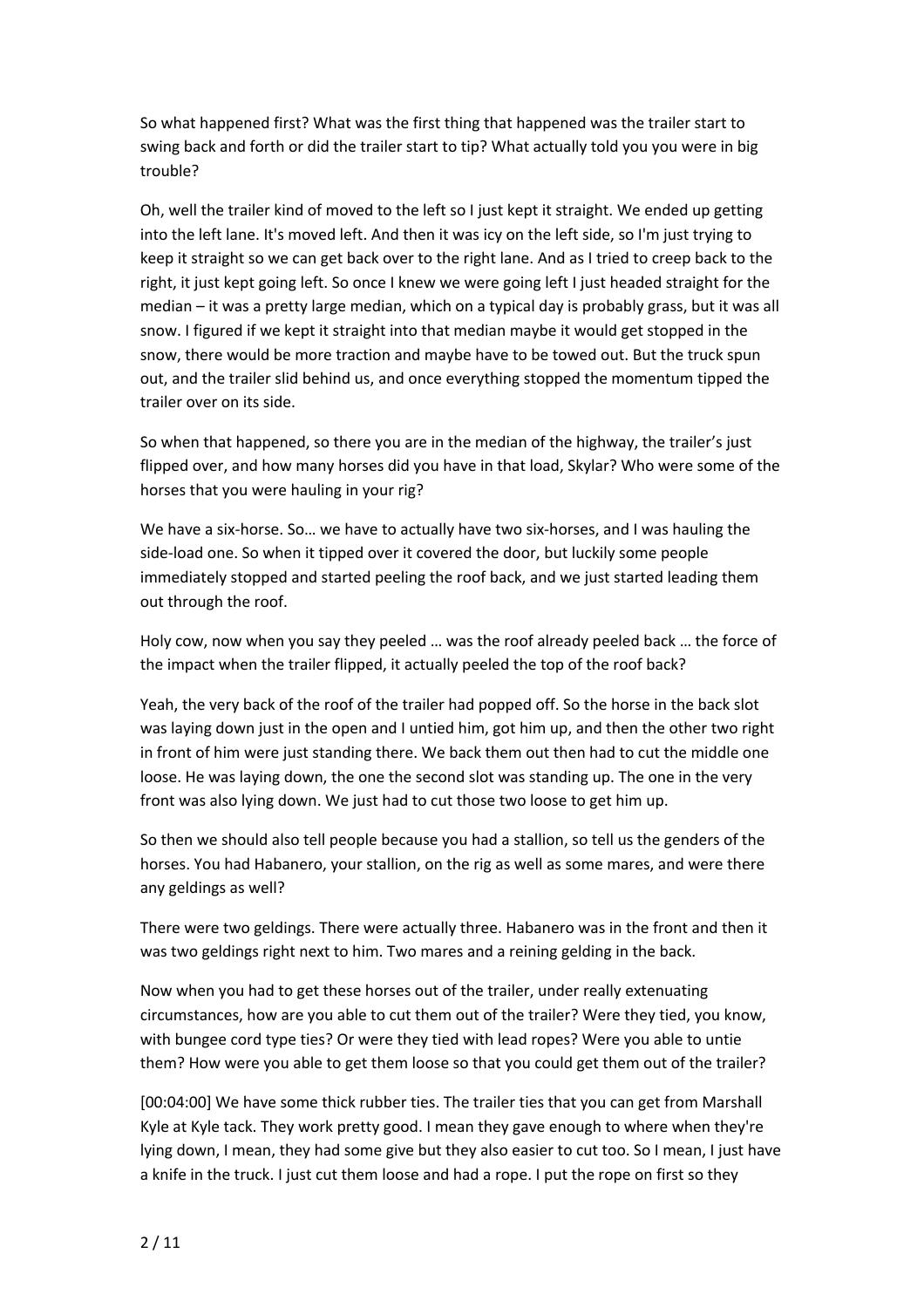couldn't, you know, run off onto the highway — got them cut loose and then just, luckily, they're all very well behaved … got them out of the trailer.

Right and people had stopped all ready to give you a hand, not necessarily horse people…

Probably four or five people that stopped right away.

Which is very helpful, obviously. Now, when you were cutting them out, so my understanding was that, you know, did you have a knife on you at the time, or did you have a knife that was somewhere in the truck that you couldn't actually quite get to due to the way the everything was twisted up in the wreck?

So the truck never tipped. So the knife was in the back passenger seat side, but usually where I have one just for like shaving bags and like when we cut hay bales and whatnot at layovers. I mean I knew where it was. I just had I yelled at Cheryl to go get it when I saw horses lying down, but it wasn't difficult to get to.

So obviously the biggest question that everyone would have is were there any injuries to either people or horses? Did everybody come out of it all right?

[00:05:18] The people were totally fine. The truck really did not hit very hard at all. We weren't going fast. So it wasn't like if we've been going even 50 … it probably would have been much worse. At the very most a little under 40 miles an hour, you know, very slow, but the truck spun and just stuck in. The left side wheels were up in the air but not very high at all. I was able to get in and out of the truck fine. The trailer - the ball broke off from the bed and the trailer just took it and laid on the side of the truck.

And so the trailer was lying on it's right side on the median, is that correct?

Yeah. Yeah, we did a 180.

Right. So where was your position in the convoy? Was there a rig ahead of you, and a rig behind you? Were you the last rig in the line? How was that setup?

I usually like to be in the back in case of a flat tire so I can help change it.

So were you communicating at that time? I'm sure your first inclination was to get the horses out as quickly as possible. Then did you give your mom a call or were you, you know… how did you let people know that you were in dire straits?

I had Cheryl call my mom. I jumped out of the truck and just got back there to see what was going on. And then when I saw they were okay, I just started pulling them out.

So LaRae, I know you're on the phone as well. I mean, what was your first reaction when you got the call from Scott or that there had been a wreck and what did you do at that point?

Well, I just get this call from Cheryl and it was kind of hard to hear because you're out in the middle of nowhere and the cell reception's not super great, but she was just kind of like yelling like you need to get back here our rig rolled over! And I'm just in complete disbelief, like, they were barely moving. My rig didn't slip it all. Now the rig that was between us,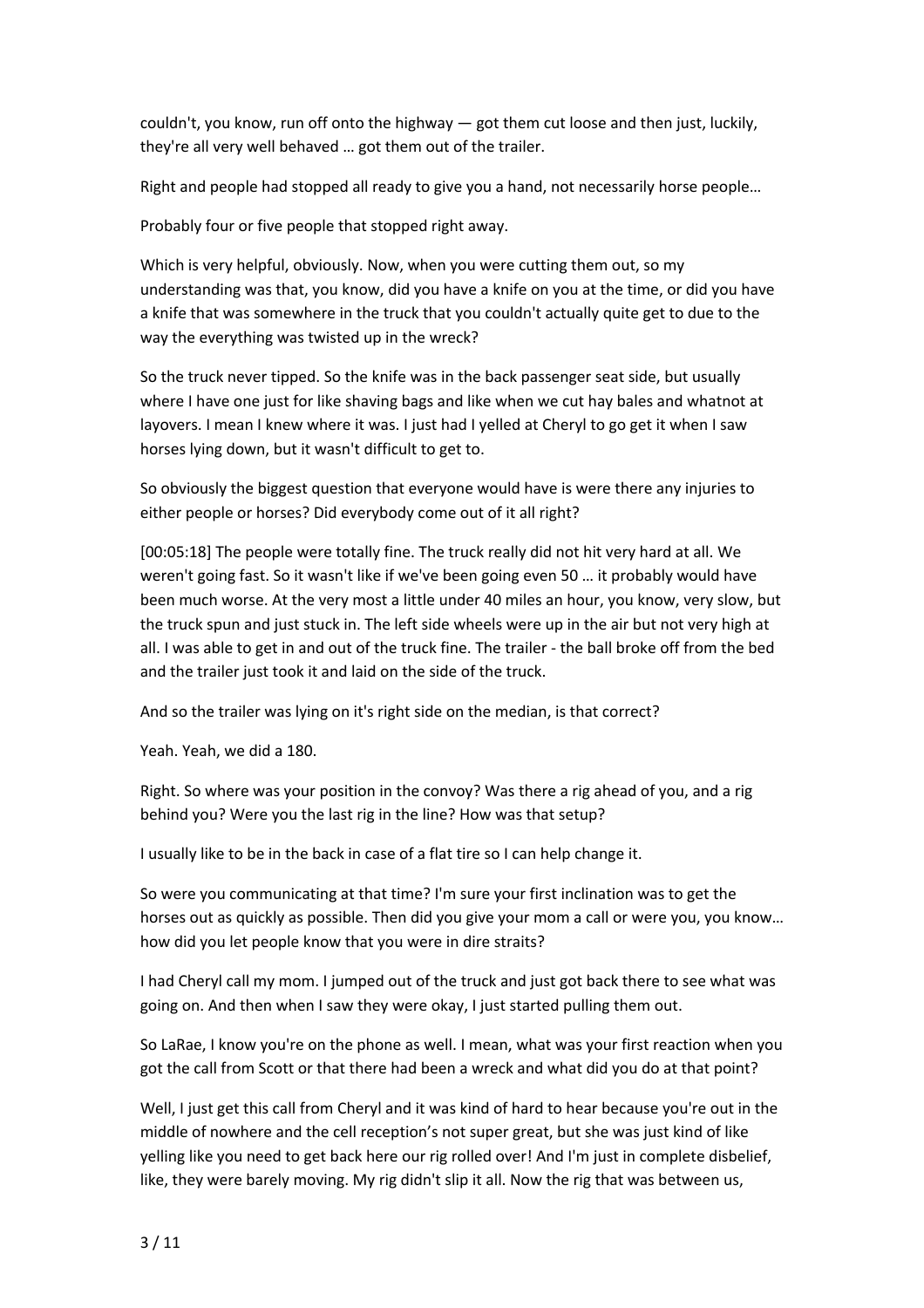which was a client with a four-horse, after the fact, she said hers was slipping a little bit. So I think mine was just luck that it was in the right groove of the freeway from the semis rolling by there. Parts of it were not ice and parts of it were ice, you just couldn't tell the difference. And when I realized, you know, she's like you got to get back here, we got to get horses out. And I mean, we're in the middle of nothing, and we're about 20 miles south of Chugwater if anyone knows where Chugwater, Wyoming, is on I-25 North — and I'm guessing about an hour north of Cheyenne. So I'm like I'll try -- I don't know when there's an exit. But then this exit just came up as I came over the hill and it was a ranch exit which don't always have a return onto the southbound lane, and it had not had a snow plow on it, so I thought, well I'm taking a big risk taking the six-horse I was driving up over this [00:08:00] thing and not getting stuck or sliding, but I just crawled up around it, and my client with the four-horse did the same — which she has no idea right now with why I'm even doing this — and I estimated I was maybe a mile ahead of Skylar. So I came up over that and then came back and the topography of the land was kind of rollie, so I could not see where they were as I came back onto the southbound lane. But as I came over this little hill I saw him all there and drove up, and there was a wide enough shoulder that I could stay off to the right side.

[00:08:35] My mom, who is 81 years old, was with me and of course she stayed in the truck because there's absolutely nothing that she's going to do except for maybe fall on the ice. Anyways, they already had five horses out which I thought was remarkably fast because I was not that far ahead and was lucky to have an exit come right up. But I got out and ran over there, and they were working on getting the last horse out and one guy was holding three horses like a dog. He was holding on to the very ends of the ropes. Any one of them could have got loose at any second, but they were just standing there with this guy trying to eat the grass in the snow, and Cheryl's holding one and then some other guy is holding one. And in that amount of time that I took as soon as I hung up with Cheryl I explained to my mom how to dial nine-one-one because she's not super great on her cell phone, but she got them on there and I told her to say that we had a six-horse rollover, that we need firefighters, veterinarians, anything at their disposal because I did not know at that time how critical it was; I didn't know if horses were alive, or what their injuries were. So anyways, I don't know if any of those first responders that we called in actually showed up because a tow truck guy, with someone else in tow, stopped to help Skylar and just other random people stopped. Other than the tow truck guy  $-$  that's who ended up towing our rig  $$ that's the only person that I actually have a name of who stopped to help us.

Sure. By the time you got back to where the rollover was, how did you transport the horses from the ruined trailer out of the area, and at the point when that happened still no emergency vehicles had arrived?

[00:10:27] Well, the tow truck guy that had stopped had a friend with a trailer, and he called him. And I had called Jim Hitt because we ended up laying over his place a couple years ago when I blew a bearing on a rig, and you know, he's kind of southeast of Denver so it's not like he was close, but it was the first person I could think of even in the area and just told him. And I know he was on the phone trying to figure something out, and then he called me back but in that amount of time the tow truck driver had a friend with a trailer. When he showed up, it was just a stock trailer.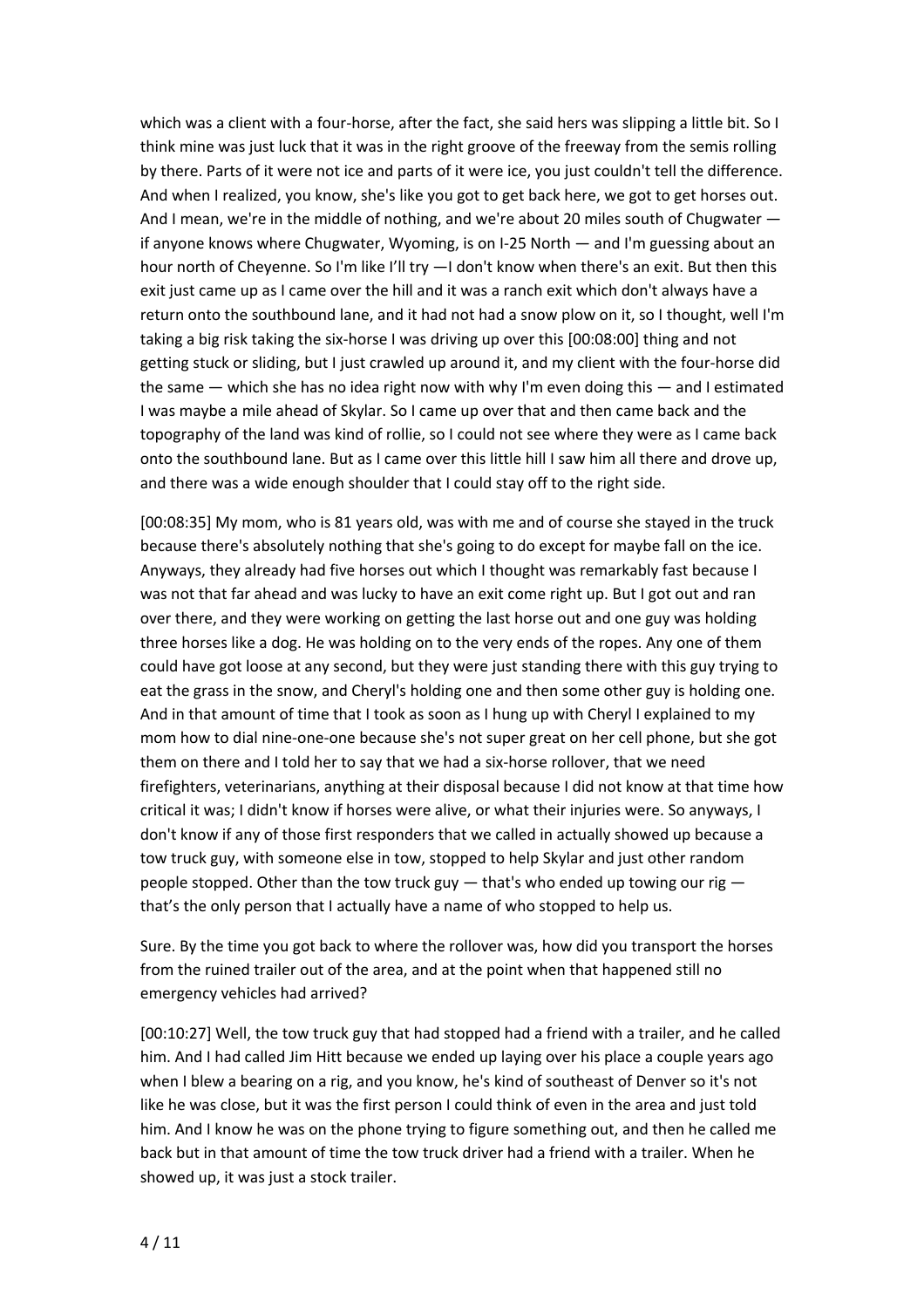Right. And you have to put in a stallion and two geldings and …

So I just told Jim, I'm okay, they got a trailer. He was coming from Wheatland, which is just north of Chugwater, and they already said that there was a vet place there so that was the plan. We were going to just get these horses off the freeway and get them to the vet place. So he shows up and it's this basically cattle trailer, I wouldn't even have called it a stock trailer for horses because it didn't have a real high ceiling and no dividers, and I thought okay, well, we've saved these horses out of this rig now, they're going to get hurt. But we didn't really have a choice. I mean, we just had to get them out of there. I mean, it's 10 degrees with semis blowing by, and I'm like, it's only a matter of time one of those are going to wreck and so we just put them in the same order. We put the gelding that had been next to the stallion and had been his buddy the entire time going down to Tulsa. We had the luck of the draw with stalls there that are not full dividers, so horses have to kind of get along unless you want to buy a whole bunch of plywood, and he did great with that gelding next to him, and I just thought well, we're just going to try this — put them in the same order.

[00:12:30] So we just put the stud and the gelding another gelding and the two mares and then the reiner gelding in the back, and in the same exact order to squish them in there. And one of the mares is like 16 hands. She had to stand with her head flat like level like a quarter horse because she couldn't lift her head but the horses all were accepting of this and they all just followed Skylar in there. He let him in, they just went in, he tied them. We shut the door. The guy drove them to Laramie Peak vet hospital, and I followed him. He got a little ahead of me because he was willing to drive faster than I was, and he already had them unloaded, the guy of loaded himself when I got to the vet place all they had was stock pens kind of under a roof. At least he put the stallion in one pen and he skipped a slot and then put the gelding that had been next to him and then he put two mares and a gelding in one and maybe had two geldings together is what he did. So I got there and thought okay, well, the two geldings were kind of picking on each other and the two mares didn't really like the other gelding. So I separated those out, you know, and then went to talk to the vet.

The horses basically didn't have any major injuries? Just scratches and scrapes or nothing at all?

[00:13:54] Yeah. Well though the one mare that's tall had a two-inch cut on her head, right, between her eyes, and we stitched that. And there was another gelding that had a very tiny gash on a forearm that only took a couple stitches, and the vet said I really didn't need to stitch it but, you know, I'm like, let's just, because of infection and anything else, and we gave them all tetanus shots again, even though they're up to date on all that. She did a very good job. I was very impressed with her and she had a nice examination room that was warm, because we're talking 10 degrees and these horses were cold. I mean they had a sheet and a blanket on, and we have extra blankets and hoods on top of that. And so we just quickly as possible got them looked at and it was like 10:00 10:30 in the morning. We then we took them and move them over to the Platte County Fairground because I had stalls there. They would have more wind shelter in the stalls than at the vet place and we don't have any of your blankets or anything with you or were they all still back in the trailer that sitting on the median. All the extra blankets fortunately were in the trailer I had and we had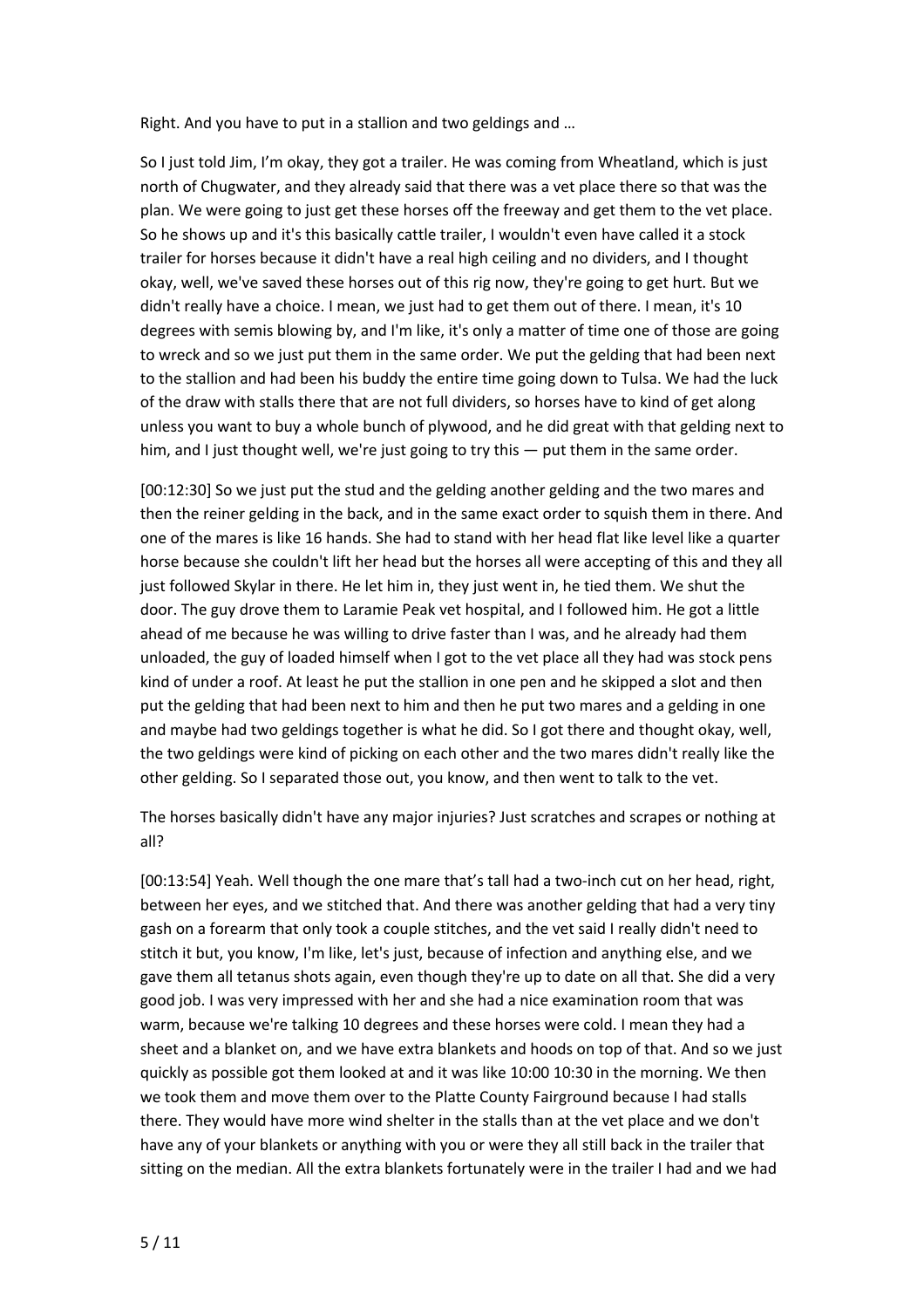plenty of buckets and we had buckets in both, but I had plenty to water them and so forth, so I didn't really need anything out of the other rig and it got towed to the tow truck guy's about four to five miles south of Wheatland, just in the middle of absolutely nowhere, and he towed the rig there. The only thing we really needed was Cheryl had suitcases in that trailer and the next day it was like minus six degrees, so we're all freezing to death. The horses were more prepared than we were …

That's exactly what I was going to ask you next. So there you are. It's 10 o'clock in the morning. At least the horses are taken care of now. What's the next step? You guys can't go any further at the moment. You have six horses that are stuck in Wheatland, Wyoming.

More than that because I had six on my rig and four in the other, so we had 16 horses ultimately to take care of.

You would have to stay in Wheatland until you can get organized either to get another rig out to get back on the road.

Right. This was Monday the day of the accident. So we got horses put away and the husband of the client that was following me, while we were still trying to get waiting for the trailer to come get the horses, he had made a hotel reservation for us, he had found out there was a fairgrounds with stalls, and he also found out there was a U-Haul place in Weiland, and he did all that legwork from Washington.

[00:16:53] Right, which had to be invaluable to you because …

… because we're sitting there just trying to figure out how to get these horses off the freeway and to a vet place. I mean that was priority above anything else and the gal at the fairgrounds was really nice. She just said she gave me her cell phone. She said whenever you're ready to head over, you give me a call and I'll meet you there and show you where the barn is and so forth.

And how ultimately, LaRae, did you get the horses home? Did you have someone come out with another rig? Did you rent a rig? How did you get them home from Wheatland in the short-term?

Well, we were trying to figure that out. I called a couple hauling places and they had rigs out like down in Texas and everywhere and it was going to be a while till they had rigs home. And then I get a call from Gary Martinez who's in Longmont, Colorado, and he said, you know, I'm probably the closest person to you. All you got to do is say the word. And he goes, I have a six-horse trailer and I'll follow you home. And I'm like, that's fantastic because I know I have no other options right now other than I had a client that was with us that was just ahead of us, and he has a four-horse, but he has a six-horse at home and our layover was supposed to be in Columbus, Montana, that night, and he didn't make it there and then he made a home the next day.

[00:18:13] So he said he could just hook up and come right back, but I told him, you know, I didn't really think that was probably the best choice. It would be better to just have Gary come get him. And go with us rather than him trying to get all the way back.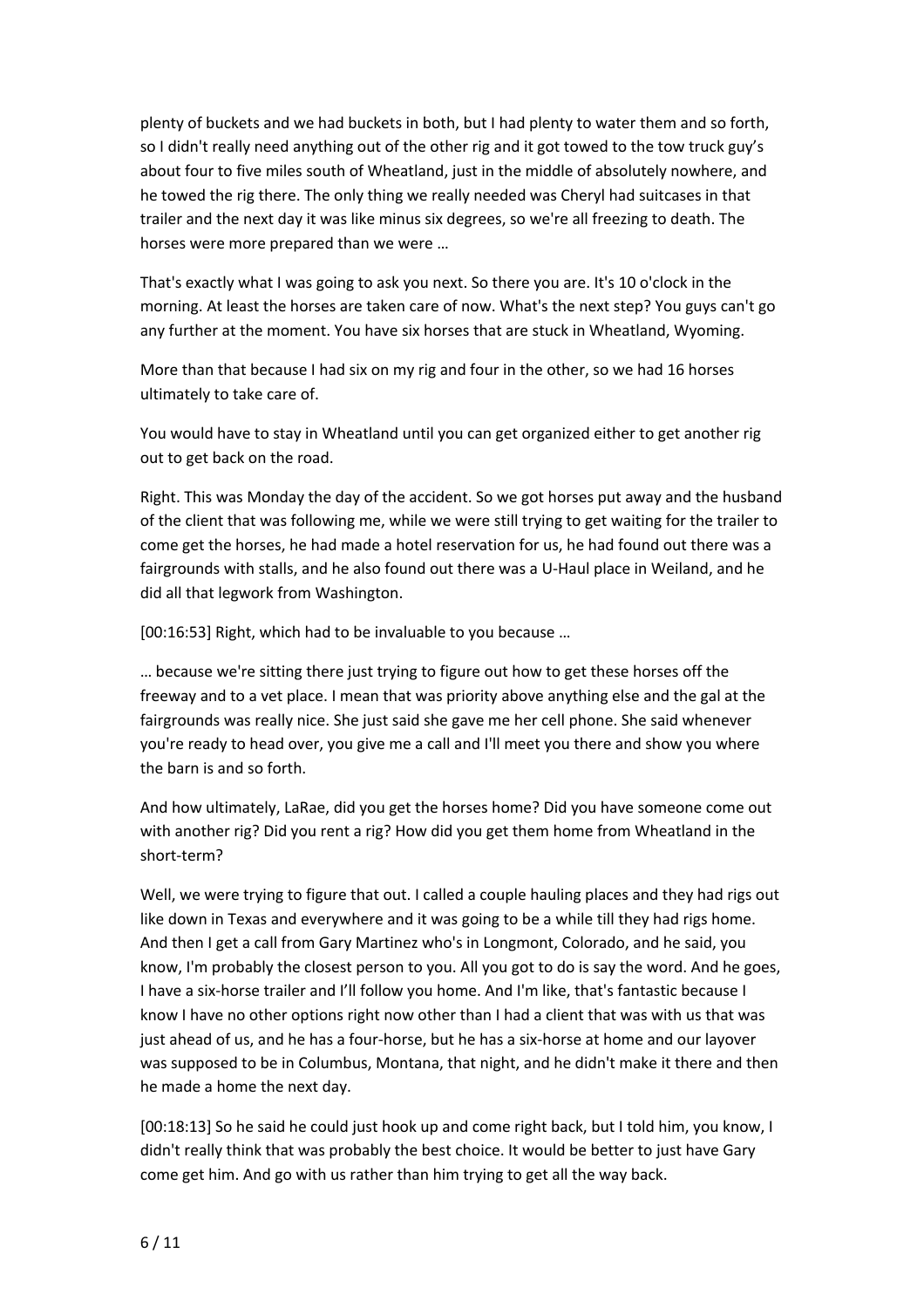Sure. So you guys had to buy jackets and gloves and hats. I mean you weren't dressed for 0 degree weather.

We had jackets, but what we really needed was like some kind of snow boots, you know, fleece lined, waterproof boots because western boots and tennis shoes were not going to do it in 8-10 inches of snow. And we also all got gloves that were fleece-lined that were waterproof because we had to haul water from the other side of the fairgrounds. They had shut all the water off because of the weather so we had to put buckets in the back of the pickups and haul across the fairgrounds with buckets to water horses. And of course, you know, you don't want your hands getting wet in that kind of weather.

No, so how long were you in Wheatland total before Gary was there to get there with the rig and you were able to get horses loaded?

We were able to pull out of there Thursday. So the accident was on Monday and then we pulled out of there on Thursday around 11:00.

So here are the big questions: What have you learned, you and Skylar both, because you've been through everybody's worst nightmare? And I'm sure there's some wisdom now that you can pass on what would you tell someone else who's hauling now in terms of where they keep things like a knife, where they would keep a medical kit for their horses. What is some of the wisdom that you can pass on from this experience that could help other people they find themselves in the same situation?

Well, we've always had knives in the truck, right Skylar? He's nodding. Yes, we've always carried bandaging and tranquilizers and inflammatories and sometimes I have the tranquilizer and syringes and needles and the truck, sometimes they're in the med box in the trailer. But in this particular case, I had it in my truck — the tranquilizer. But in the case of that rig that rolled over, you couldn't get into anything in that rig. So I'm telling people now make sure you have that stuff in your truck. Don't count on being able to get into your trailer and even if a truck rolls over you usually can get into a truck.

There's something significant you learn to about treasure that flips over. Would you like to pass that information on?

Well, I never really gave a lot of thought on which direction a rig goes until I took pictures and I'm looking at the dividers and I'm thinking to myself.

These horses were so lucky that this trailer landed on the right side because really all that happened is they landed on their butts. And then I think the ones that were down were just kind of taken by surprise and the rest stood back up and they were standing on the right side. We have drop-down doors all the way down. It's a two-year-old Cimarron trailer. It's a beautifully built trailer. So the pictures of that side of the trailer tell the story because the bars in the drop-down doors — the windows — have bars, and they are all bent out where those horses butts hit those windows.

[00:21:30] Now, there was a rig that had a wreck ahead of Skylar on that same road at around the same time. Is that correct? And their outcome was quite a bit different.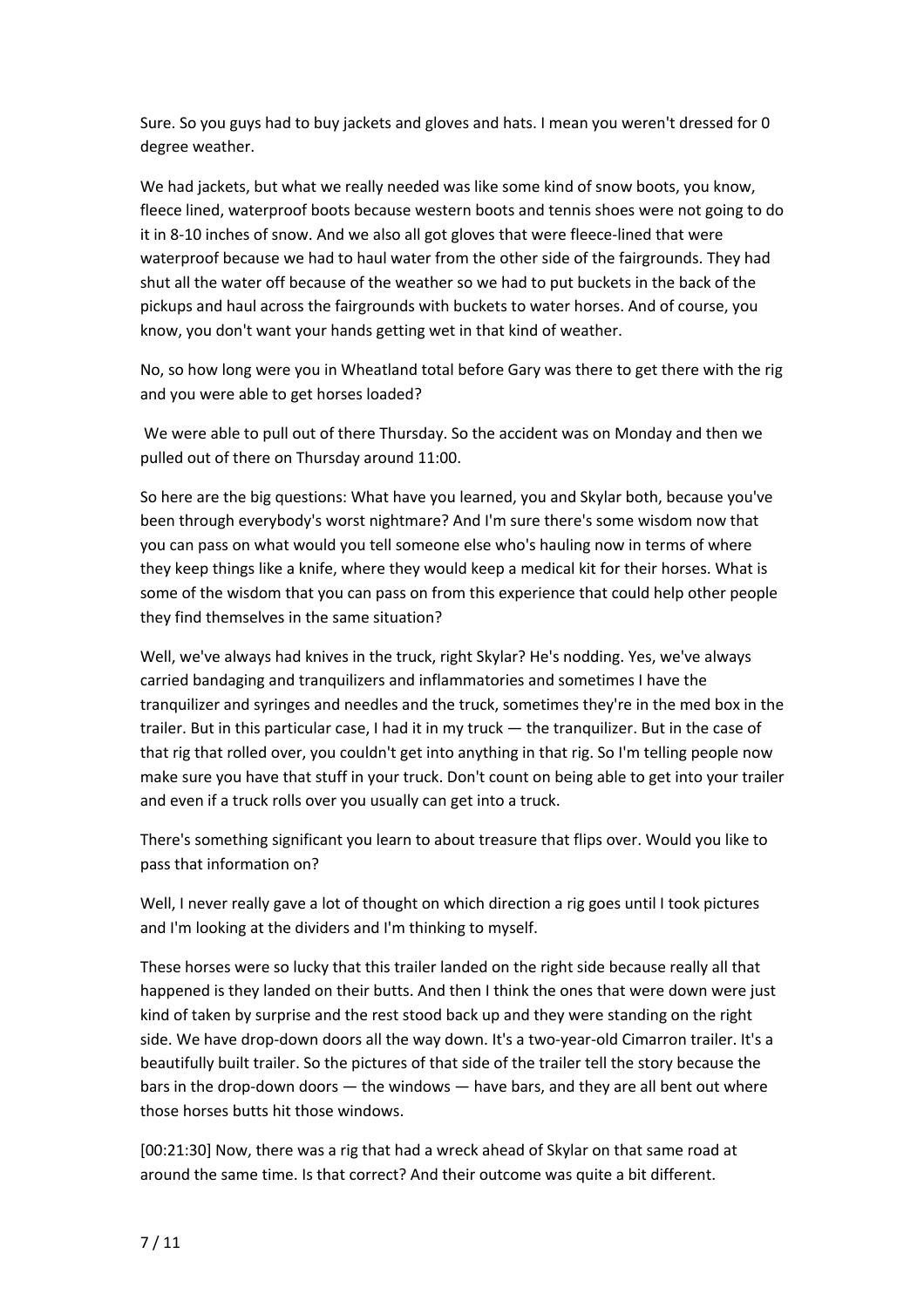Yeah, I was barrel horses, I guess, and the tow truck guy that helped us was on that same call, and I think it was about an hour apart from us, and it was a little over an hour north of us, and their rig went off the left side as well, but it tipped over on the left side. So those horses were put on their heads and they were all killed instantly. I never really gave that much thought because no one ever really plans to roll over and we've been very fortunate in all the years we've had that we've not had a catastrophic accident, but I never really realized until I looked at those pictures and I thought, you know, these horses really didn't have it that bad, you know, the rig tipped over slow as it hit the grass part that drops down. And it just had enough momentum that tip that rig over but it went slow enough and on the correct side enough that they sat down and then pretty much could stand back up, most of them, and horses or good at sitting down, I mean, they pull back and do things. I mean, it's really not, you know, something that's really going to put him into shock versus a horse that lands on his head, and if he lives through that then he's going to be upside-down and then you've got to remove a horse out of a trailer that's upside-down. I can't I can't even imagine where he would really start. I mean obviously it probably wouldn't be a bad idea to have ropes of some kind, something better than a lead rope that, you know, if you've got to get around it to pull them out. I mean, I don't really know… ,

… to make some sort of webbing or something that can take the weight of a horse if you've got to pull them down and strongly out, you know and getting in there to even tranquilize them would be a pain. We were really lucky that that sixth horse, you know, I don't know if the impact of it went over and popped the roof or that horse hit the roof with his butt, but by popping that that was really the best way out. I know there was another rig that also had an accident that has Arabs — Liz Dagnall — and she, I don't know if she had two or three on board, but hers obviously went to the right and they got them out. But I believe they came out the back which to me would be a little bit more difficult because you got to move dividers and you know, get them pointing that direction versus in our case we could just lead them out or back him out.

Well, what role do you think your horses' dispositions played in this though as well? Because you have working western horses for the most part that are generally pretty broke. Do you think that we had a positive effect on the outcome?

We actually on that trailer only had one reiner. So we had one western horse, two western horses, a half-Arab, and the stallion, and then we had two hunters and a young pleasure mare. So they were all basically rail horses except for the one reining gelding that rides in the back.

So really a cross section. So but they certainly tolerated, you know being held by civilians, so to speak, out in the middle of the median and coming out through the roof of a trailer and getting back into a little stock trailer and heading to the fairgrounds. So all said and told they were pretty accepting of everything which says a lot for them.

Yeah. I mean, I was really impressed. I mean we do our training program, you know, they get tied in the arena quite often, sometimes for hours, and they learned to just deal with you know, reiners going up and down. We have very busy weekends, the shavings truck coming through between buildings on the opposite side of a wall where they can't see, I mean, they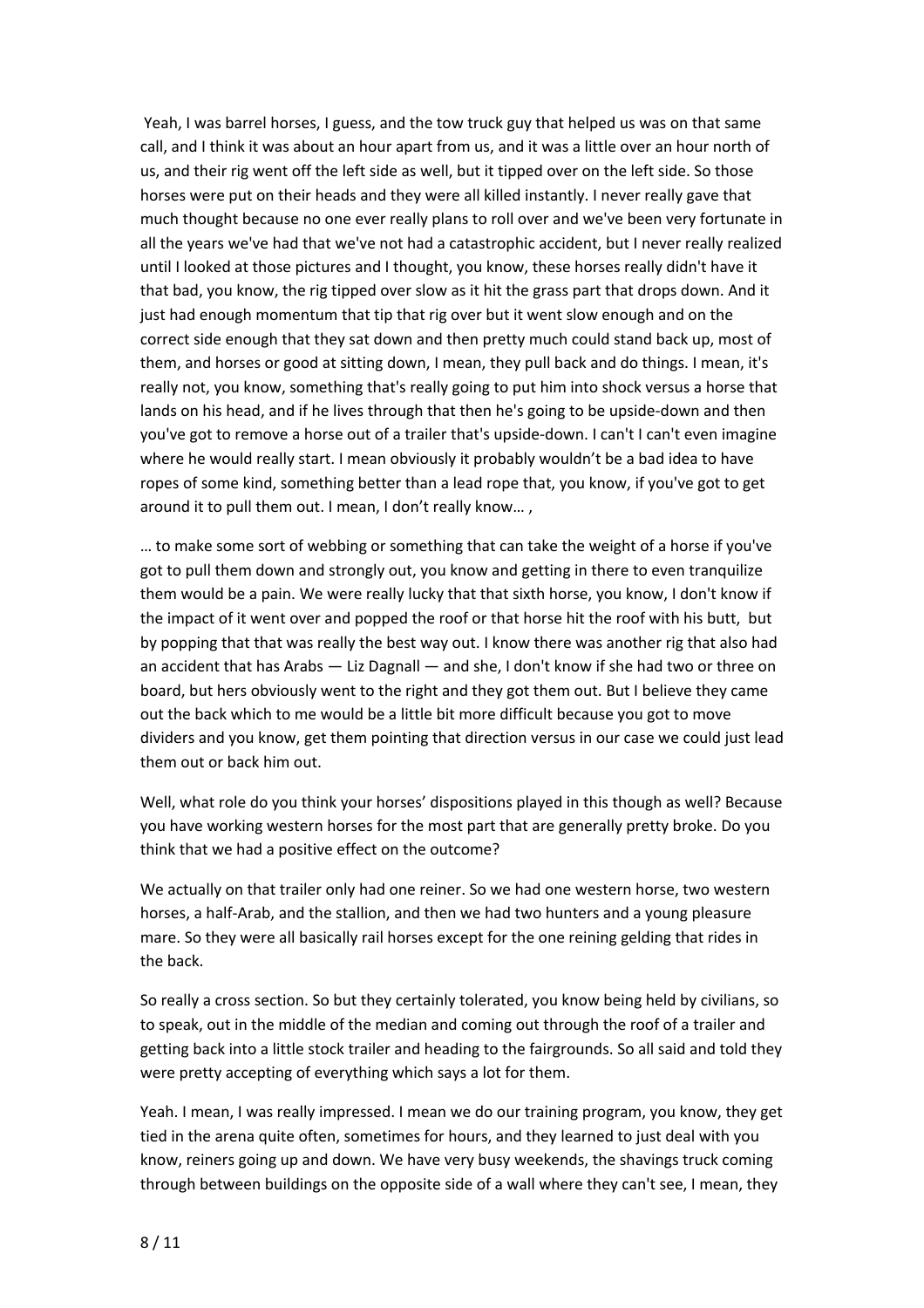just get used to a lot of noise and action, and, you know, I'm sure that helped them tremendously because they are pretty broke to that. And we even had two three-year-olds in that trailer. For one it was his first horse show Tulsa and the other one it was his third horse show, they did great.

Is there anything else that you would like to pass on to listeners from this experience as far as hauling that we maybe haven't covered? Is there anything else that you would like to suggest to people if they haul that you have learned from this experience.

Well, I know I can tell you, we've learned and you know, we've made that trip more times than most people, you know, we have a long ways to go. We have several options of routes we can take. None of the routes really looked bad. I mean we stayed in Grand Island, Nebraska, which is about a seven-hour drive from Tulsa, and we always go a short leg the first day because we've had two weeks of not a lot of sleep, and we just don't want to have to leave early that first morning out of Tulsa. So we go the seven-hour leg and then our next two legs or 13-hour drives for two days. And so we're going to Columbus, Montana, the second day. And it did look like there was a possibility of snow that evening through Montana, but you know Skylar and I both really looked at all the weather and it looked like we could leave by five, get to Montana by five because of saving an hour with the time zones on back. And then if the snow came in that guy has a heated barn and you know, if we stay there a day or two, we stay there a day or two. No big deal and it was a beautiful day, you know, we didn't really see that coming. I mean they do flash up there — possibility of black ice. Please take your rigs out of cruise control, which we obviously do and the roads started to look kind of wet, but there was snow starting to, you know, the further you went, there was more patchy snow and ice and in the left lanes. I-80 that goes straight across, because we're on 880 all the way through Nebraska, and that continues through Wyoming had been closed.

Yeah that Wyoming from Cheyenne to the border is terrible.

Yeah, we're trying to avoid that and there was trucks lined up everywhere when we got to Cheyenne trying to get onto I-80 to go across probably needing to get to Salt Lake or somewhere and there was really not much traffic at all when we turned North on I-25. I mean there was a semi here and there that would pass us going, in my opinion, way too fast and how those didn't end up in a pile. Which I'm sure they did somewhere because they are just like crazy driving but in the future when it says black ice, so I mean, we're just going to bow out.

[00:28:17] Yeah, if you if you were going to take this trip again and you were going to face that again, you know, what would you do differently? And for Skylar a question for you: Is this going to have any effect on you, driving in future if you know driving into snow or ice, will that give you some second thoughts or you feel like it's not going to be a big problem and you know what can happen and you can deal with?

Snow's not so much going to be an issue if the roads look icy I think we're just going to wait till the sun's up from now on even though the sun was up when it happened, but just wait for the temperatures to rise and if they don't rise, then find a place to quit for the day.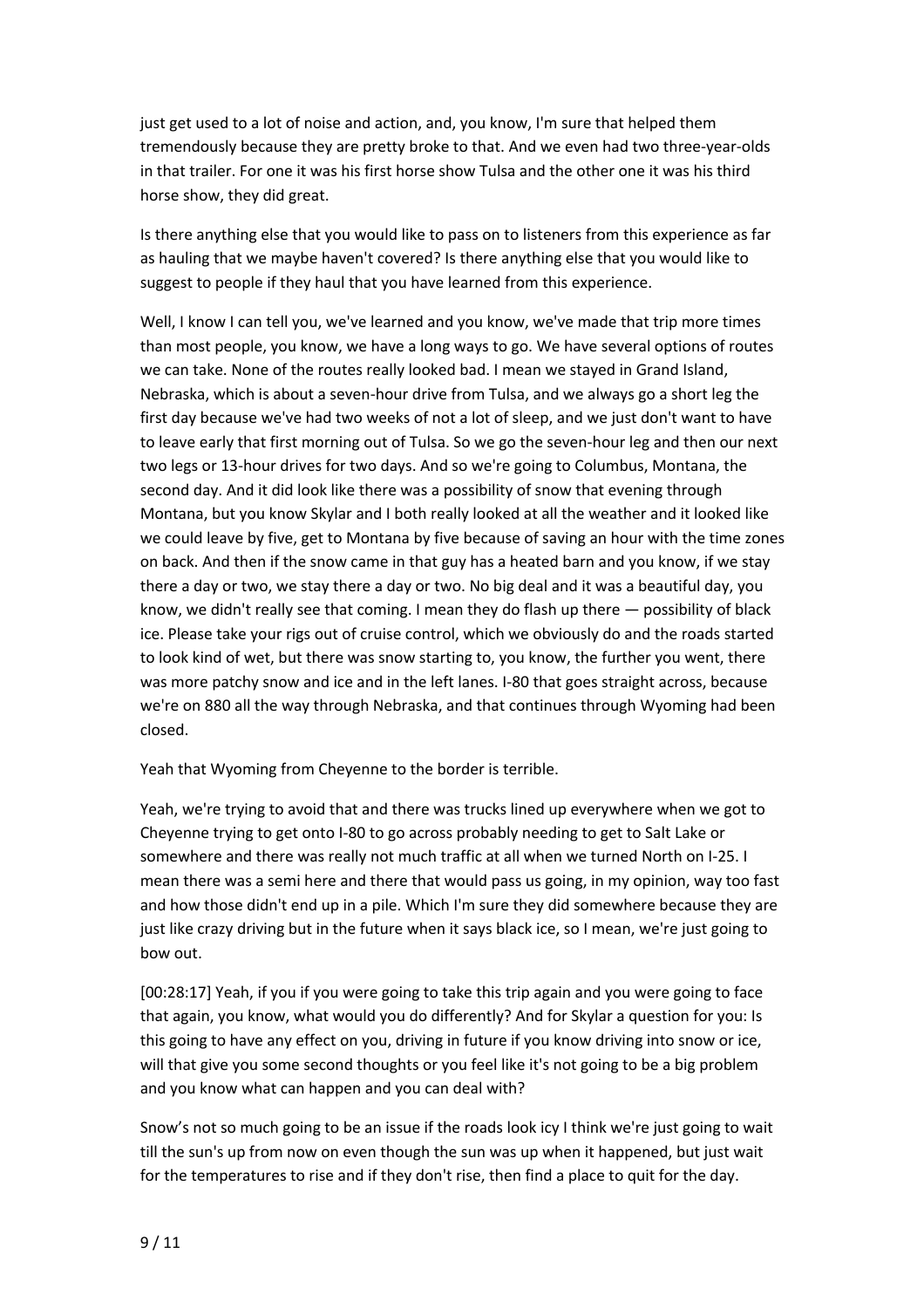And for either of you has this changed anything about how you feel about what you do or hauling long distances back and forth to shows? Has it made you count your blessings in some respects for having gone through something like that without a lot of serious injury or harm?

I think there was just someone from above that watched that rig that day because no one could believe… You know, I was talking to Mary Trowbridge, she had called me from the distress fund and want to know if there's anything we needed. And like, you know, I think we already got. I mean I was telling her situation and she goes wait — wait a minute. Like how did the rig get the other direction? And I said I have no idea someone decided that it couldn't land the way that it was going to go. So they turned it around a hundred and eighty degrees.

Well and it's fortunate that the hitch broke, honestly probably because it would possibly, well not possibly, would have pulled the truck over with it, and it could have been a different outcome for the humans.

Yeah. Well, I think you know when people pay hauling and wonder why the cost is what it is. I mean, it really is a very minimal cost, you know, after you buy \$150,000 rig and with gas and maintenance and tires and all that above. Above all that you need to make sure that the people involved in the hauling are capable of handling a crisis like that [00:31:00] because you know, obviously time is of the essence for the animals' sake and there's a lot of things that have to happen at once. Getting help and figuring out where horses are, you know, where animals are going to get to and where you're going to keep them, you know, because they're not like a dog or a cat where you can just take them to the hotel room. And for those people that, you know, that might just haul a two or three-horse. I mean, it can very easily the same accidents can happen. You know with a small trailer versus the big trailer and a lot of those people do not know how to administer medications IV and, in my opinion, it has to be IV in a situation like that because in the muscles it's going to be too long.

[00:31:44] Well, if the horse is really thrashing or in distress, the sedation won't have the same effect.

And yeah, and you know, I have taught clients over the years how to give IV shots, that might have horses at home and they want to know if it's colicky, in a situation until they can get a vet there. Take the time to learn those practices so you feel confident that you can do it under pressure. And know how to change tires, know how to check your equipment, you know, is your trailer hooked up correctly? Every stop you make, do a walk-around, do your tires all look, okay? Because I got to thinking, one year making this trip to Tulsa, the rig that Skylar was driving up in the Blue Mountains between Pendleton, Oregon, and Legrand… I don't remember, the fuel filter, one clutch, fan clutch, and we were stuck up in Legrand getting that fixed. So we sent the other rigs on and I waited for Skylar and our goal was to get to Tremont in Utah, that fairgrounds, and our other rigs got there around five or six in the afternoon, and Skylar and I were way behind of course.

We're coming out of Snowville, Utah, and it's dark. It's midnight. It's raining and he's maybe half a mile behind me or so and he called me. He's like, I just blew a front tire coming off this